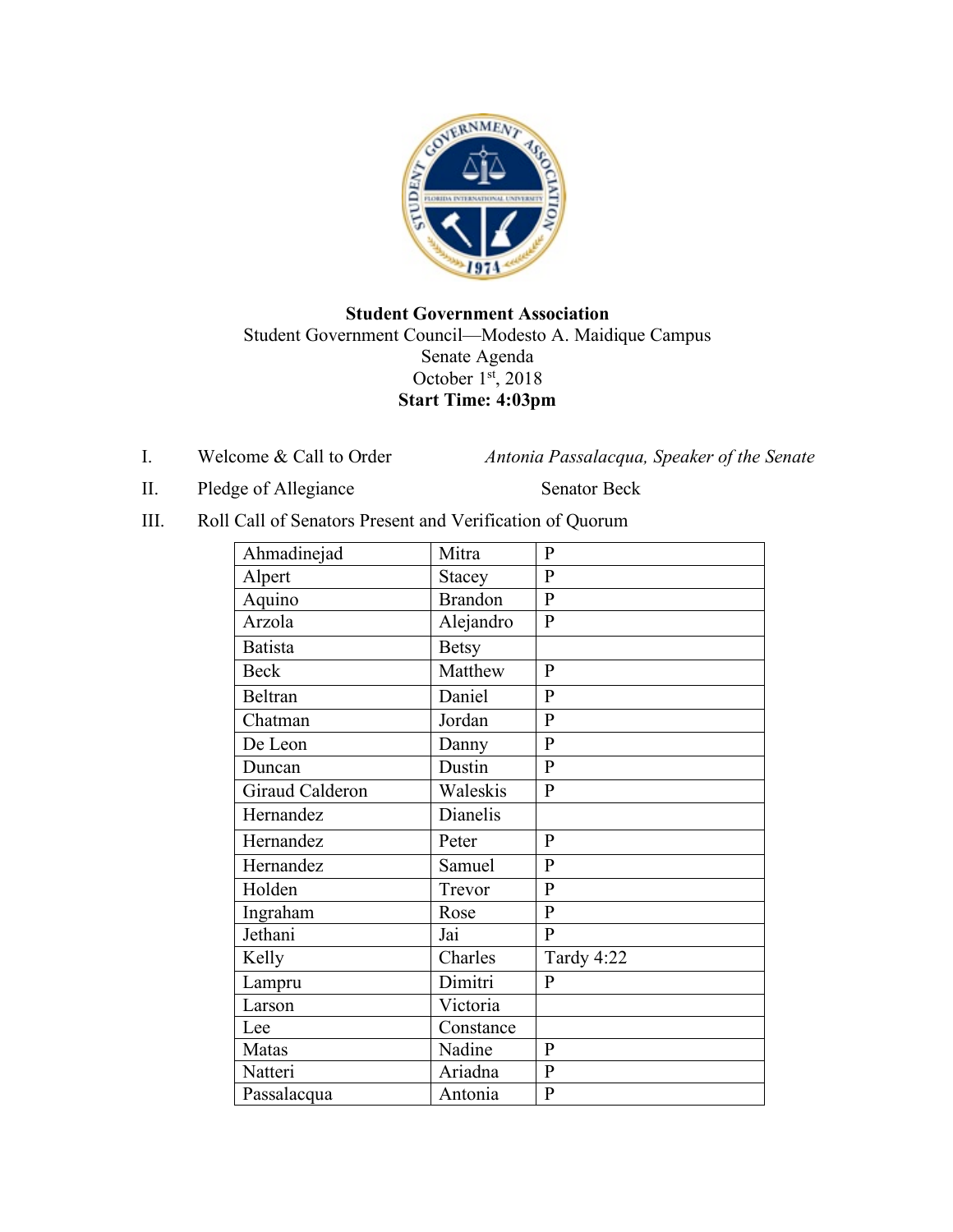| Pryor         | LeChara | P       |
|---------------|---------|---------|
| Rivero        | Carlos  | P       |
| Rodriguez     | Melanie | $\bf P$ |
| Sanchez       | Rebecca | P       |
| <b>Santos</b> | Samuel  | P       |
| Simpson       | Tidjan  | P       |
| Spencer       | Jessica | P       |
| Suarez        | Luis    | P       |
| Vera          | Bertha  | P       |
| Vulcain       | Dylan   | P       |
| Zahedi        | Leila   |         |
| 30/35         |         |         |

- IV. Approval of the Minutes from September  $24<sup>th</sup>$ ,  $2018$ 
	- A. Senator Arzola moves to approve the minutes from September 24<sup>th</sup>, 2018. Senator Vulcain seconds. Motion passes.
- V. Adoption of the Agenda
	- A. Senator Duncan motions to strike Civic Engagement Week Presentation from the agenda. Senator Beck seconds. Motion passes.
	- B. Senator Arzola motions to close adoption of the agenda. Senator Lampru seconds. Motion passes.
- VI. Invited Speakers
	- A. FIU Cyber Security Presentation
	- B. Civic Engagement Week Presentation
	- C. Agencies / Bureau Reports
		- 1. RHA
			- i. This month RHA established their official 7 hall council.
			- ii. We had our hall council retreat on September 9<sup>th</sup>
			- iii. Actively working on the month of September on our MOTHRA program (Marketing, Operations, Targeting, Housing, and Residential Hall Affiliates).
				- a. Within this week we are hoping to launch the marketing campaign for MOTHRA program along with the programs we are having in October.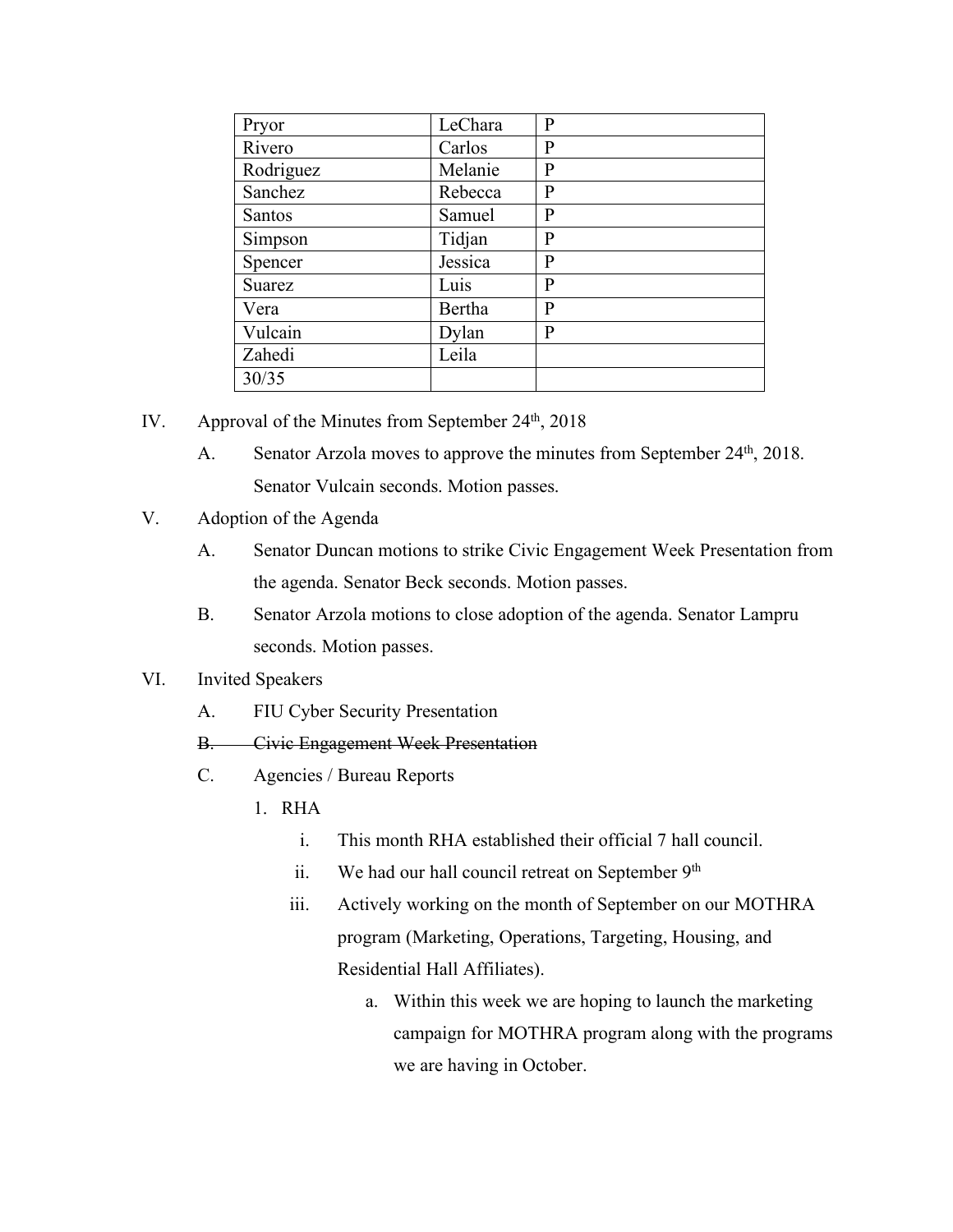- iv. Free Laundry weekend from October  $26<sup>th</sup>$  -28<sup>th</sup>. We will provide Tide pods and drier sheets.
- v. Roar for the Cure on October 24<sup>th</sup>, annual Breast Cancer Walk/Run.
- 2. SPC
	- i. Out at a conference this week, we do not have a report for today.
- 3. BSU
	- i. Had our annual Open Mic night on August  $24<sup>th</sup>$  in GC Ballrooms
	- ii. Collaborated with SPC on the Black Panther showing.
	- iii. Had our first General Body Meeting in September
	- iv. Had our 2018 State of the Union Presidential Address for the goals and mission of BSU on September 7<sup>th</sup>
	- v. We participated on the September  $11<sup>th</sup>$  day of service with CLS and the rest of the campus partners.
	- vi. Started a new initiative BSU DC Fly In.
		- a. Wednesday will have our pre-Fly In workshop to go over ground rules and expectations.
	- vii. BBC General Body Meeting on September 18th
	- viii. "Black-out" Event on September 20th
	- ix. Participated in Upper Bound this past Saturday
- 4. CSO
	- i. For the month of August, we had our President Advisor Lunch before the Fall semester started.
		- a. Had 30 participants attend
	- ii. On August 22<sup>nd</sup> we had our Meet and Greet
	- iii. On August  $24<sup>th</sup>$  we had our orientation
	- iv. On August  $29<sup>th</sup>$  and  $30<sup>th</sup>$  we had our Club Fair
	- v. On September  $11<sup>th</sup>$  we had our first General Body meeting
	- vi. On September 18<sup>th</sup> we had another orientation for those that couldn't attend first one.
	- vii. September  $26<sup>th</sup> 30<sup>th</sup>$  we were at a conference with SPC.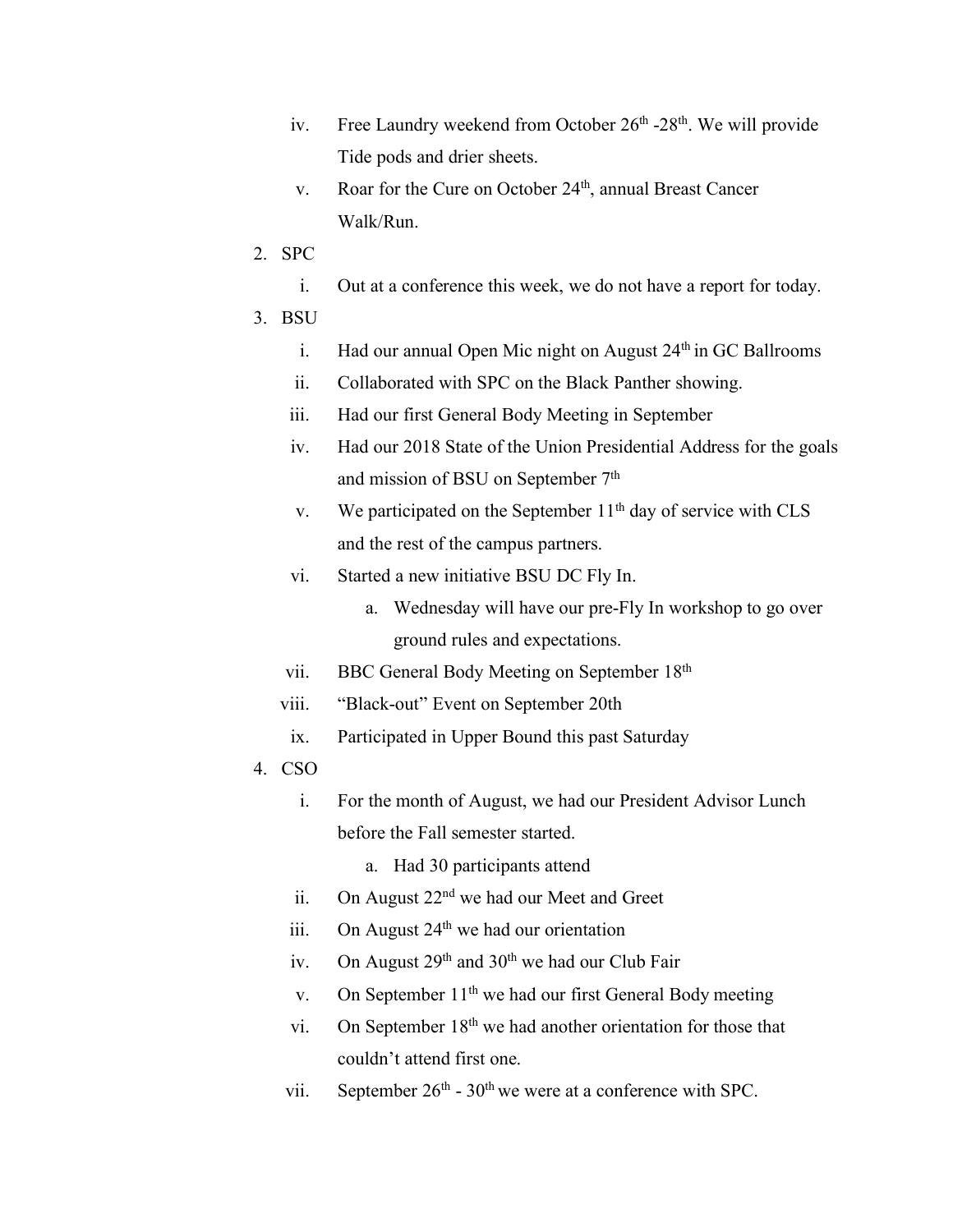- viii. On October 9<sup>th</sup> second General Body meeting.
- 5. Panther Chow
	- i. Met with the resident district manager, Paul Johnson spoke about
		- a. Food Voucher Program
		- b. Friendsgiving Program
		- c. Catering Order Form
	- ii. Volunteer Information Session on October  $18<sup>th</sup>$  at 7pm in GC 314
	- iii. Replacement application will go live in the next week or so
	- iv. E-board meetings every other week to talk about progression of Panther Chow
	- v. Founder Jackie met with John Bushman, a professor, who has been helping us along with the manager of Vickie's working to establish a relationship by posting their extra food on our app
	- vi. Working on finding a new app developer
	- vii. Reaching out to CLS for food voucher collection
	- viii. Legal counsel pending
- VII. Special Orders
- VIII. Vetoed Legislation
- IX. Second Readings
- X. Unfinished Business
- XI. New Business
	- A. Senator Duncan moves to open to floor for new business. Senator Natteri seconds. Motion passes.
	- B. Summoning of the Comptroller (Carolina Gonzalez)
		- 1. Senator Peter Hernandez moves to end question and answer period. Senator Vera seconds.
		- 2. Senator Peter Hernandez moves to end question and answer period for the summoning of the Comptroller. Senator Vera seconds. Motion passes.
	- C. Senate Leadership Vice President Committee Representative Election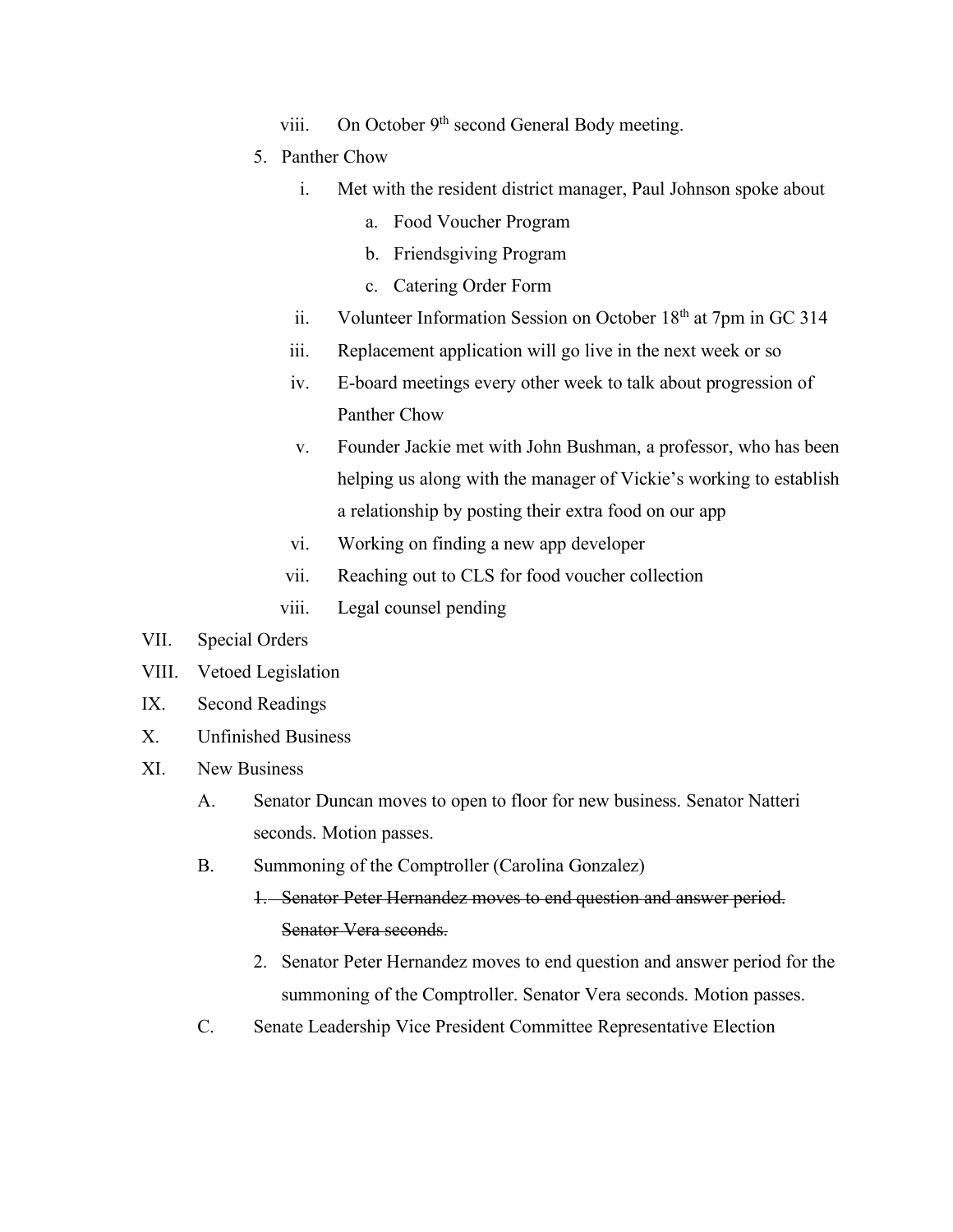- 1. Senator Lampru opens floor for nomination of Senate Leadership Vice President Committee Representative. Senator Ingraham seconds. Motions passes
	- i. Senator Peter Hernandez nominates Senator Ahmadinejad. Senator Ahmadinejad accepts.
	- ii. Senator Spencer nominates Senator Natteri. Senator Natteri respectfully declines.
	- iii. Senator Lampru nominates Senator Beck. Senator Beck respectfully declines.
	- iv. Senator Spencer nominates Senator Peter Hernandez. Senator Peter Hernandez respectfully declines.
	- v. Senator Santos nominates Senator Ingraham. Senator Ingraham respectfully declines.
- 2. Senator Peter Hernandez moves to close the floor for nominations. Senator Ingraham seconds. Motion passes.
- 3. Senator Peter Hernandez moves to vote by acclamation. Senator Ingraham seconds. Motion passes.
- D. Confirmation of the Secretary of I-75
	- 1. Senator Samuel Hernandez moves to close question and answer period. Senator Duncan seconds. Motion passes.
	- 2. Senator Arzola moves to go into voting procedure. Senator Samuel Hernandez seconds. Motion passes.

| Ahmadinejad     | Mitra          | Y |
|-----------------|----------------|---|
| Alpert          | <b>Stacey</b>  | Y |
| Aquino          | <b>Brandon</b> | Y |
| Arzola          | Alejandro      | Y |
| <b>Batista</b>  | <b>Betsy</b>   |   |
| Beck            | Matthew        | Y |
| Beltran         | Daniel         | Y |
| Chatman         | Jordan         | Y |
| De Leon         | Danny          | Y |
| Duncan          | Dustin         | Y |
| Giraud Calderon | Waleskis       | Y |
| Hernandez       | Dianelis       |   |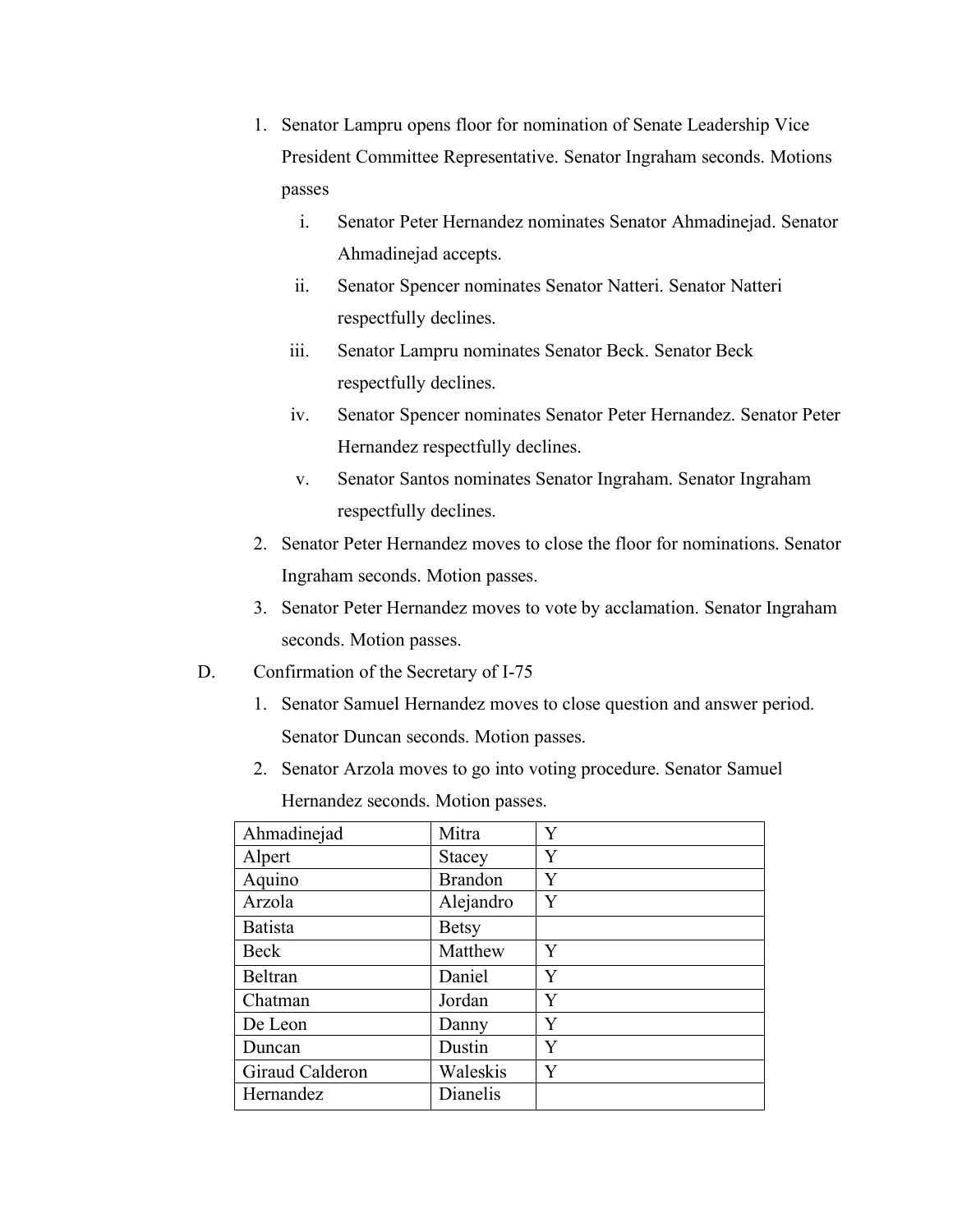| Hernandez    | Peter         | Y |
|--------------|---------------|---|
| Hernandez    | Samuel        | Y |
| Holden       | Trevor        | Y |
| Ingraham     | Rose          | Y |
| Jethani      | Jai           | Y |
| Kelly        | Charles       | Y |
| Lampru       | Dimitri       | Y |
| Larson       | Victoria      |   |
| Lee          | Constance     |   |
| Matas        | Nadine        | Y |
| Natteri      | Ariadna       | Y |
| Passalacqua  | Antonia       | Y |
| Pryor        | LeChara       | Y |
| Rivero       | Carlos        | Y |
| Rodriguez    | Melanie       | Y |
| Sanchez      | Rebecca       | Y |
| Santos       | Samuel        | Y |
| Simpson      | Tidjan        | Y |
| Spencer      | Jessica       | Y |
| Suarez       | Luis          | Y |
| Vera         | <b>Bertha</b> | Y |
| Vulcain      | Dylan         | Y |
| Zahedi       | Leila         |   |
| $30 - 0 - 0$ |               |   |

- 3. Confirmed: 30-0-0
- E. Confirmation of the Secretary of External Relations
	- 1. Senator Arzola moves to extend question and answer period by 2 minutes. Senator Gerard seconds. Motion passes.
	- 2. Senator Arzola moves to close question and answer period. Senator Vera seconds. Motion passes.
	- 3. Senator Arzola moves to go into voting procedure. Senator Duncan seconds. Motion passes.

| Ahmadinejad    | Mitra          |   |
|----------------|----------------|---|
| Alpert         | <b>Stacey</b>  |   |
| Aquino         | <b>Brandon</b> |   |
| Arzola         | Alejandro      | Y |
| <b>Batista</b> | <b>Betsy</b>   |   |
| <b>Beck</b>    | Matthew        |   |
| Beltran        | Daniel         |   |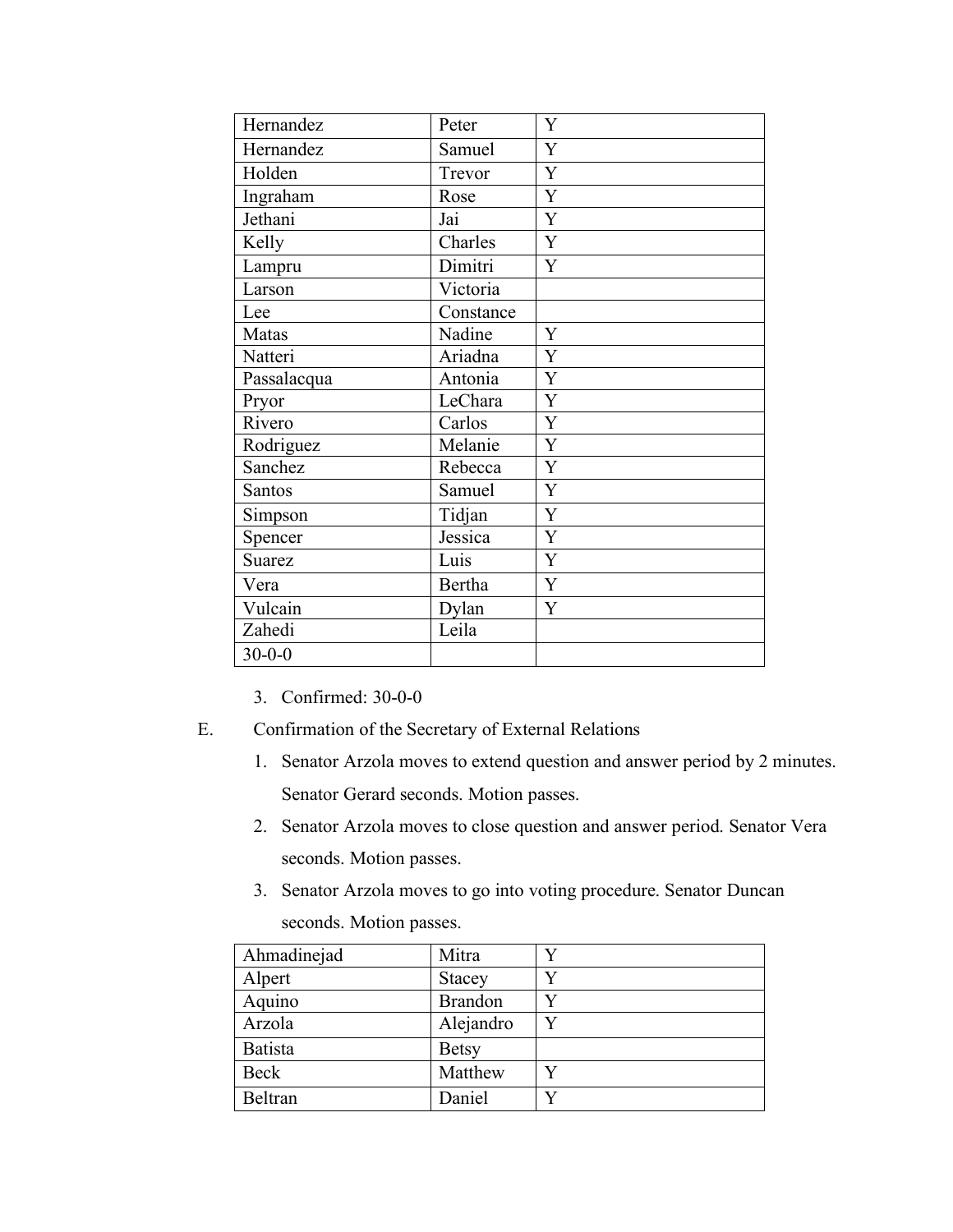| Chatman         | Jordan        | Y                             |
|-----------------|---------------|-------------------------------|
| De Leon         | Danny         | Y                             |
| Duncan          | Dustin        | Y                             |
| Giraud Calderon | Waleskis      | Y                             |
| Hernandez       | Dianelis      |                               |
| Hernandez       | Peter         | Y                             |
| Hernandez       | Samuel        | Y                             |
| Holden          | Trevor        | Y                             |
| Ingraham        | Rose          | $\overline{Y}$                |
| Jethani         | Jai           | $\overline{Y}$                |
| Kelly           | Charles       | Y                             |
| Lampru          | Dimitri       | Y                             |
| Larson          | Victoria      |                               |
| Lee             | Constance     |                               |
| Matas           | Nadine        | Y                             |
| Natteri         | Ariadna       | $\overline{N}$                |
| Passalacqua     | Antonia       | $\overline{Y}$                |
| Pryor           | LeChara       | Y                             |
| Rivero          | Carlos        | Stepped out                   |
| Rodriguez       | Melanie       | Y                             |
| Sanchez         | Rebecca       | Y                             |
| Santos          | Samuel        | $\mathbf Y$                   |
| Simpson         | Tidjan        | Y                             |
| Spencer         | Jessica       | Y                             |
| <b>Suarez</b>   | Luis          | Abstain, conflict of interest |
| Vera            | <b>Bertha</b> | Y                             |
| Vulcain         | Dylan         | Y                             |
| Zahedi          | Leila         |                               |
| $27 - 1 - 1$    |               |                               |

- 4. Confirmed: 27-1-1
- F. Confirmations of the Press Secretary
	- 1. Senator Beck moves to close question and answer period. Senator Ingraham seconds. Motion passes.
	- 2. Senator Duncan moves to go into voting procedure. Senator Jethani

seconds. Motion passes.

| Ahmadinejad    | Mitra          |  |
|----------------|----------------|--|
| Alpert         | <b>Stacey</b>  |  |
| Aquino         | <b>Brandon</b> |  |
| Arzola         | Alejandro      |  |
| <b>Batista</b> | <b>Betsy</b>   |  |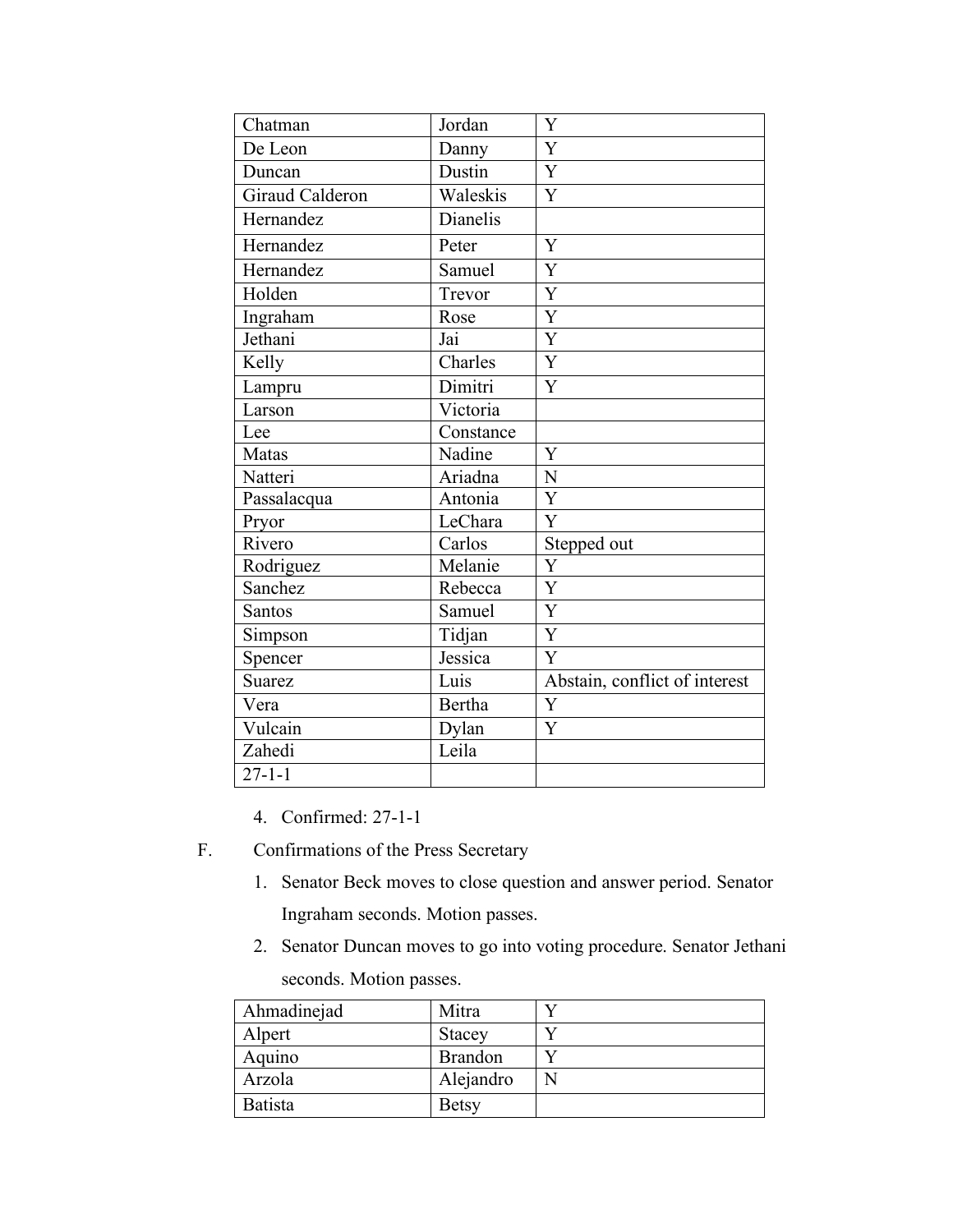| <b>Beck</b>     | Matthew       | Y              |
|-----------------|---------------|----------------|
| Beltran         | Daniel        | Y              |
| Chatman         | Jordan        | $\overline{Y}$ |
| De Leon         | Danny         | N              |
| Duncan          | Dustin        | N              |
| Giraud Calderon | Waleskis      | $\overline{Y}$ |
| Hernandez       | Dianelis      |                |
| Hernandez       | Peter         | Y              |
| Hernandez       | Samuel        | N              |
| Holden          | Trevor        | Y              |
| Ingraham        | Rose          | Y              |
| Jethani         | Jai           | N              |
| Kelly           | Charles       | $\overline{N}$ |
| Lampru          | Dimitri       | $\overline{N}$ |
| Larson          | Victoria      |                |
| Lee             | Constance     |                |
| Matas           | Nadine        | Y              |
| Natteri         | Ariadna       | N              |
| Passalacqua     | Antonia       | $\overline{N}$ |
| Pryor           | LeChara       | Y              |
| Rivero          | Carlos        | $\overline{Y}$ |
| Rodriguez       | Melanie       | $\overline{N}$ |
| Sanchez         | Rebecca       | N              |
| Santos          | Samuel        | N              |
| Simpson         | Tidjan        | $\overline{Y}$ |
| Spencer         | Jessica       | $\mathbf N$    |
| <b>Suarez</b>   | Luis          | $\overline{Y}$ |
| Vera            | <b>Bertha</b> | Stepped out    |
| Vulcain         | Dylan         | Y              |
| Zahedi          | Leila         |                |
| $16 - 13 - 0$   |               |                |

- 3. Confirmed: 16-13-0
- G. Senator Ingraham moves to suspend rules. Senator Peter Hernandez seconds.

| Ahmadinejad    | Mitra          |   |
|----------------|----------------|---|
| Alpert         | <b>Stacey</b>  |   |
| Aquino         | <b>Brandon</b> | N |
| Arzola         | Alejandro      | N |
| <b>Batista</b> | <b>Betsy</b>   |   |
| <b>Beck</b>    | Matthew        | Y |
| Beltran        | Daniel         |   |
| Chatman        | Jordan         | N |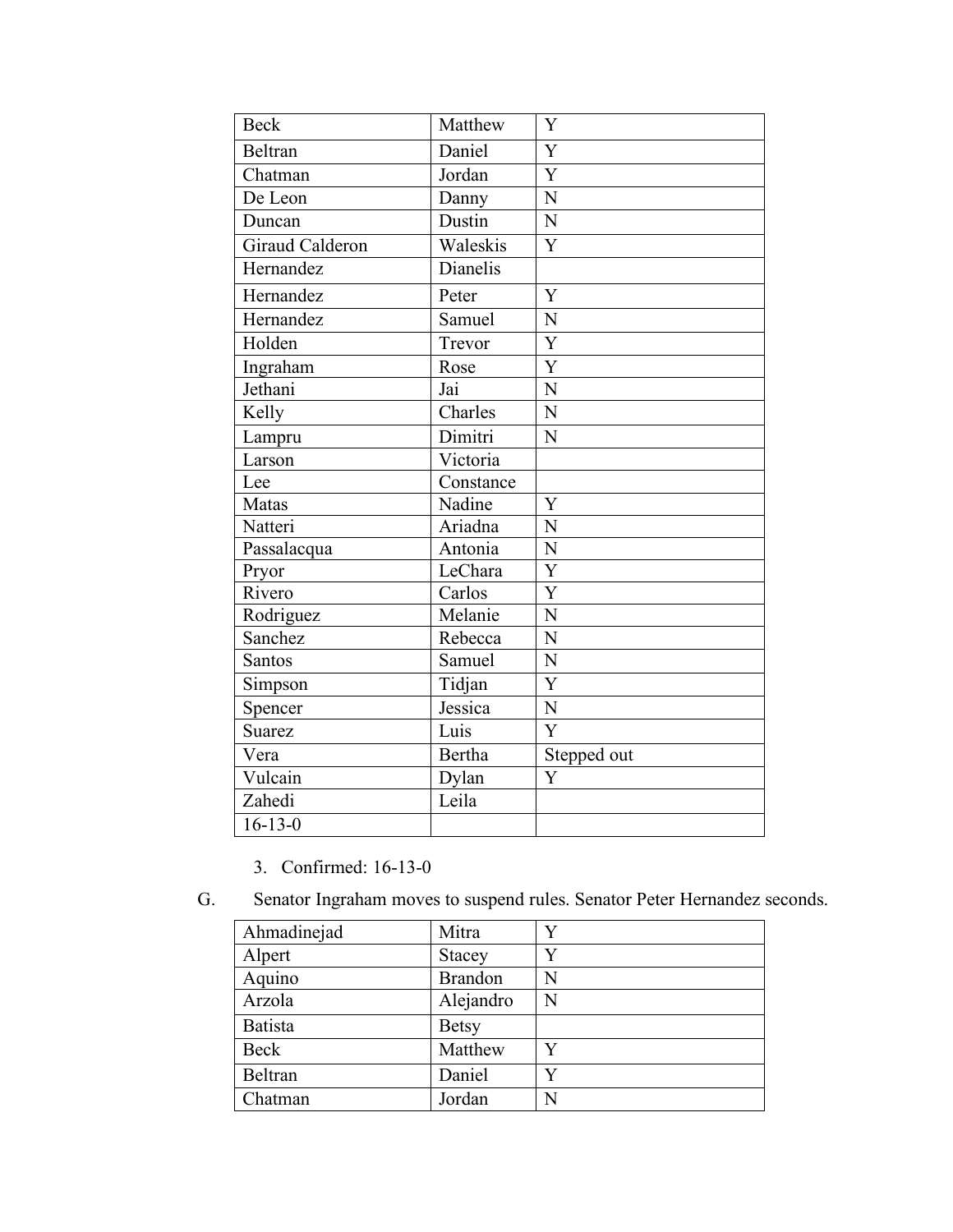| De Leon         | Danny     | N              |
|-----------------|-----------|----------------|
| Duncan          | Dustin    | Y              |
| Giraud Calderon | Waleskis  | $\overline{Y}$ |
| Hernandez       | Dianelis  |                |
| Hernandez       | Peter     | Y              |
| Hernandez       | Samuel    | Y              |
| Holden          | Trevor    | Y              |
| Ingraham        | Rose      | Y              |
| Jethani         | Jai       | Y              |
| Kelly           | Charles   | N              |
| Lampru          | Dimitri   | N              |
| Larson          | Victoria  |                |
| Lee             | Constance |                |
| Matas           | Nadine    | Y              |
| Natteri         | Ariadna   | Y              |
| Passalacqua     | Antonia   | $\overline{Y}$ |
| Pryor           | LeChara   | $\mathbf N$    |
| Rivero          | Carlos    | $\overline{N}$ |
| Rodriguez       | Melanie   | Y              |
| Sanchez         | Rebecca   | $\mathbf N$    |
| Santos          | Samuel    | $\overline{Y}$ |
| Simpson         | Tidjan    | $\overline{N}$ |
| Spencer         | Jessica   | $\overline{N}$ |
| <b>Suarez</b>   | Luis      | N              |
| Vera            | Bertha    | Stepped out    |
| Vulcain         | Dylan     | N              |
| Zahedi          | Leila     |                |
| $16 - 13 - 0$   |           |                |

H. Does not meet 2/3, rules have not been suspended.

## XII. Committee Reports

- A. Finance Committee
	- 1. Meeting today 10 minutes after Senate
	- 2. Do not have any accepted or rejected requests since my last report
	- 3. If you have any questions, please contact sga.financecom@gmail.com
- B. Rules, Legislation & Judiciary Committee
	- 1. Discussing Article III, Legislative Branch today.
	- 2. If you have any questions, please contact sga.rljcommittee@gmail.com
- C. Operational Review Committee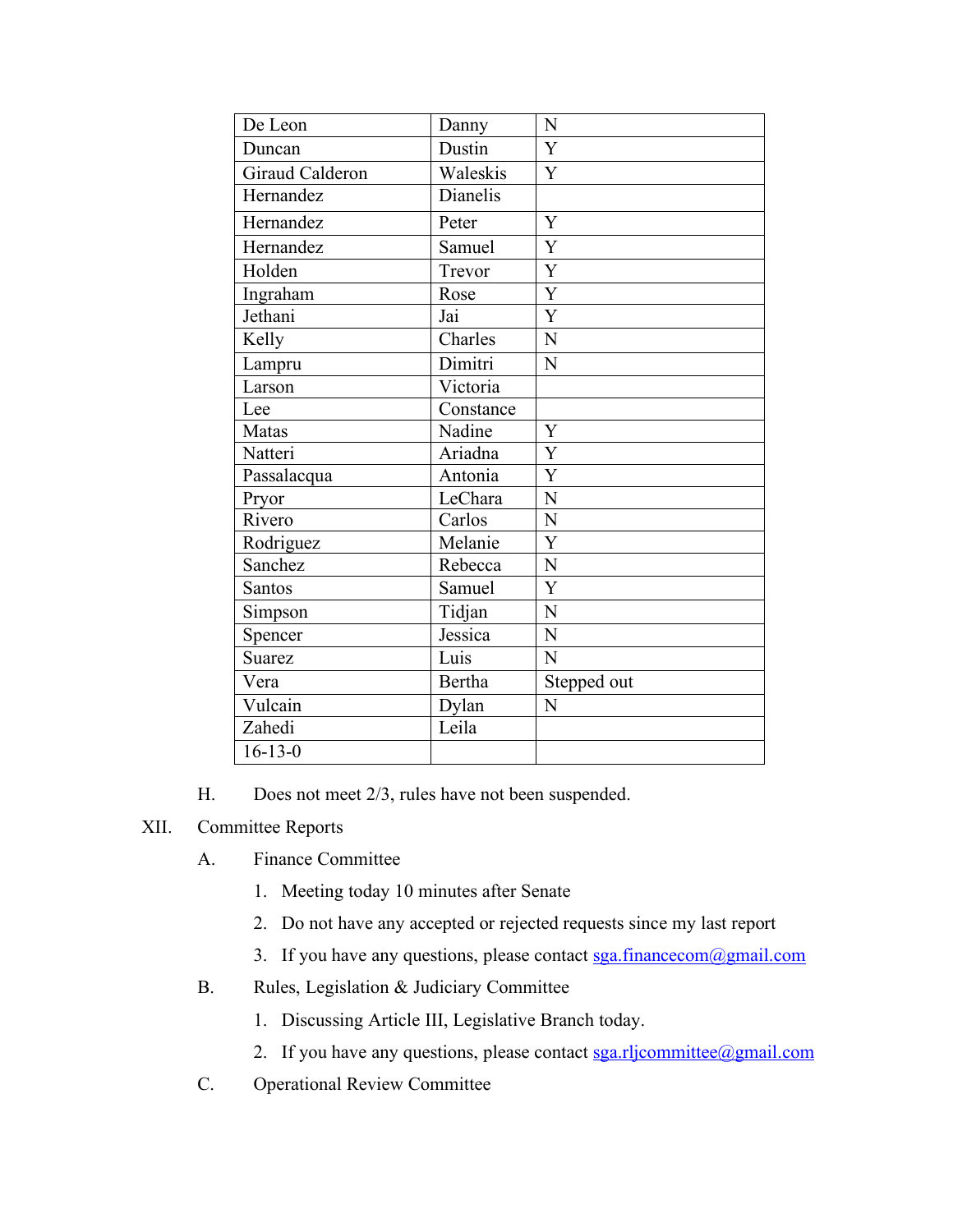- 1. We will be having a meeting today after senate
- D. Student Advocacy Committee
	- 1. Working on having a self-care event during recharge for finals with CAPS and the Healthy Living program.
	- 2. We want to table in about 2 weeks as student advocacy committee to hear student concerns in person.
	- 3. Meetings every other Monday at 3pm
	- 4. If you have any questions, please contact SGA sacommittee@gmail.com
- E. Internal Affairs Committee
	- 1. The Internal Affairs Committee considers the investigation regarding President Jose Sirven formally closed.
	- 2. If you have any questions, please contact **SGA.IACommittee@gmail.com**
- F. Graduate and Professional Student Committee
	- 1. Provided travel fund for 73 students
	- 2. Currently reviewing an application submitted by a delegation from the College of Law.
	- 3. Had a meeting with the Dean of Graduate School, Associate and Assistant Dean of the Graduate and the Provos.
		- i. We proposed the idea of having a Research Fair, originally proposed by the Secretary of Research and Innovation
	- 4. Together with the Secretary of Research and Innovation to present FIU Start-Up to the University Graduate School
	- 5. Preparing a proposal for the University of Graduate School to consider providing small funding for research to graduate students.
	- 6. Preparing letters to the dean of different colleges which need to be submitted by October 24<sup>th</sup>. This regarding consideration to have an increase in the stipend of Graduate students.
	- 7. Joint meeting with Graduate Advisory Board next on October 10<sup>th</sup>.
	- 8. First Grad Scholar
		- i. 150 students attend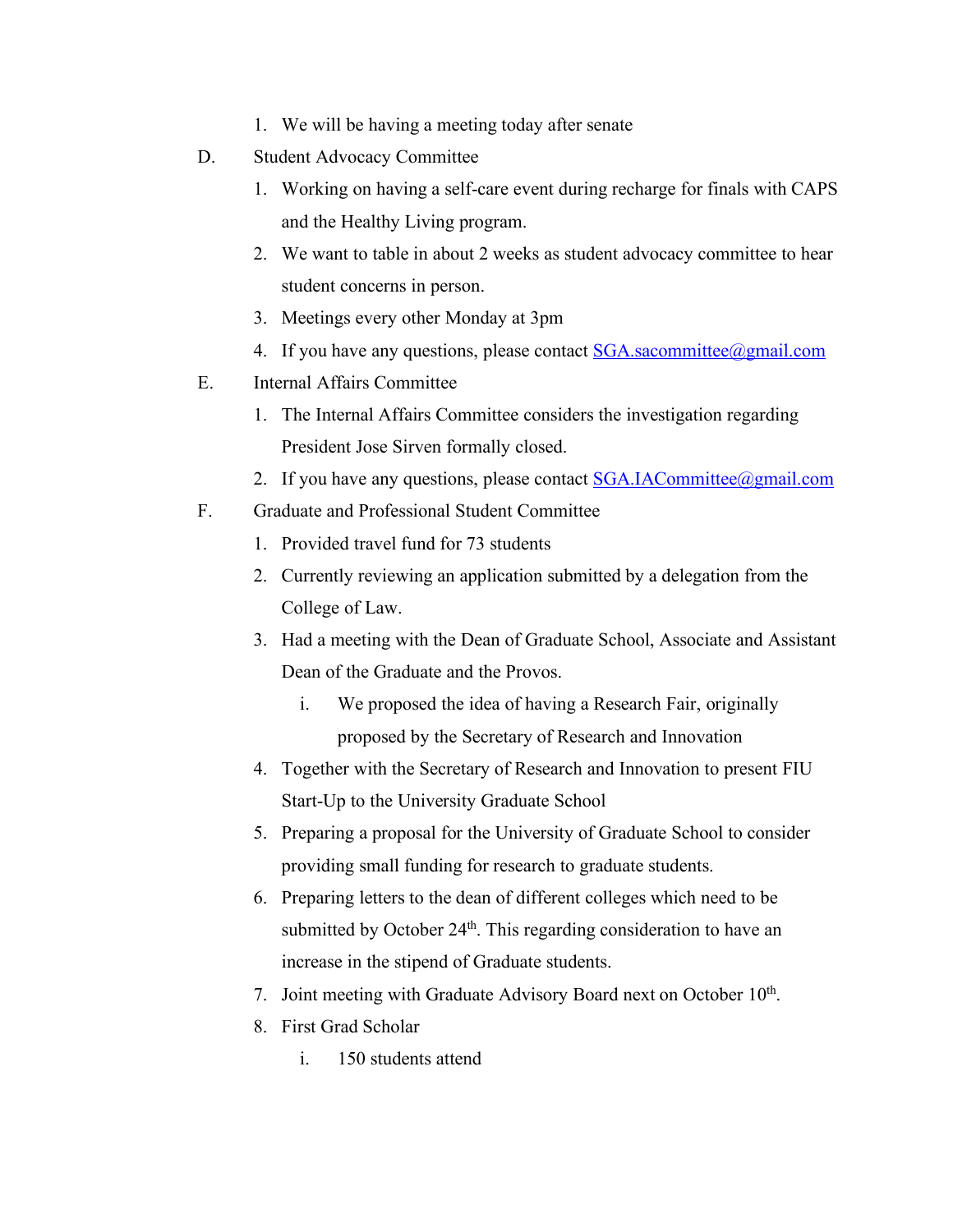- 9. On October 24<sup>th</sup> we will have our next grad scholar at the Robert Stempel College of Public Health & Social Work.
- 10. Ask Senate Speaker to table election of the open seat for GPSC.
- 11. If you have any questions, please contact  $GPSC@$ fiu.edu
- XIII. Executive Board Reports
	- A. Speaker of the Senate
		- 1. As of 4:00pm today Sabrina Leeloo-Rosell is officially Student Body President
		- 2. Food Pantry Supply Drive
		- 3. If you have any questions, please email  $sgaspeaker@final$
	- B. Speaker Pro Tempore of the Senate
		- 1. Town hall soon
		- 2. Voting on senate meeting for the revised Constitution within two weeks.
		- 3. If you have any questions, please email  $sgaprotemp@final$

## C. President

- 1. Expanded the committee
	- i. 1 cabinet member
	- ii. 1 senate member
	- iii. 1 BSU representative
	- iv. 1 Homecoming representative
	- v. 1 SPC representative
	- vi. 1 CSO representative
	- vii. 1 IFC representative
	- viii. 1 NPHC PC representative
		- ix. 1 Multi-Faith representative
		- x. 1 RHA representative
	- xi. Deadline for a response is October 3rd by 4pm
- 2. On October  $8<sup>th</sup>$  first committee meeting will take place at 3pm. Will be taking up the time during President's Roundtable.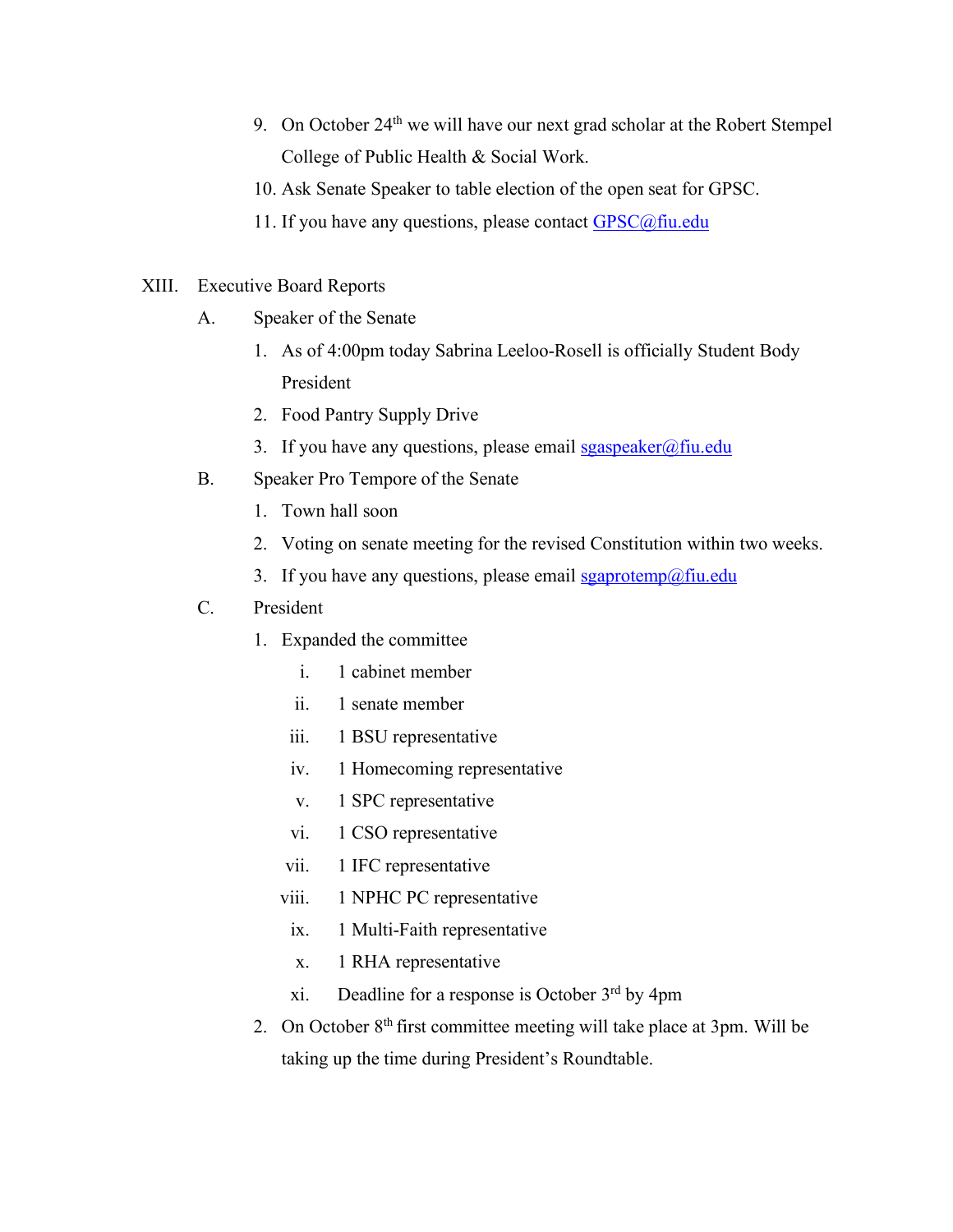- 3. On October 15<sup>th</sup> panther connect software closes at noon. No more application will be accepted.
	- i. Second committee meeting will take place at 3pm to review the resumes.
- 4. On October  $22<sup>nd</sup>$  interviews will takes place during the same time as Senate.
- 5. If you have any questions, please email  $sgapres(\omega fiu.edu)$
- D. Vice President
	- 1. If you have any questions please email  $sgavp(\omega)$  fiu.edu
- E. Comptroller
	- 1. Expenditure report for last month
	- 2. If you have any questions, please email  $sgacomp(\omega)$ fiu.edu
- F. Chief Justice
	- 1. No reports
	- 2. If you have any questions, please email  $sgajud(\omega f\text{in.edu})$

## XIV. Advisor Report

- A. No report
- B. If you have any questions please email  $\text{mincast}(\partial \text{fin.edu})$
- XV. Public Forum
	- A. Recreational Tennis Court Presentation
- XVI. Senate Forum
	- A. Senator Simpson If you guys have any contacts directly with Start-up FIU please let me know.
	- B. President Arzola If anyone wants to donate feminine products to take to Havana, Cuba please let me know.
	- C. Senator Lampru Will send the link through the char on how to sign up to be a part of the dance team for Roarthon.
	- D. Senator Rodriguez Reminder that Homecoming starts Saturday.
	- E. Senator Peter Hernandez Attended focus group with Senator Batista. The student body decided to have a Kickball tournament. Will be a hosting a focus group every other Thursday.